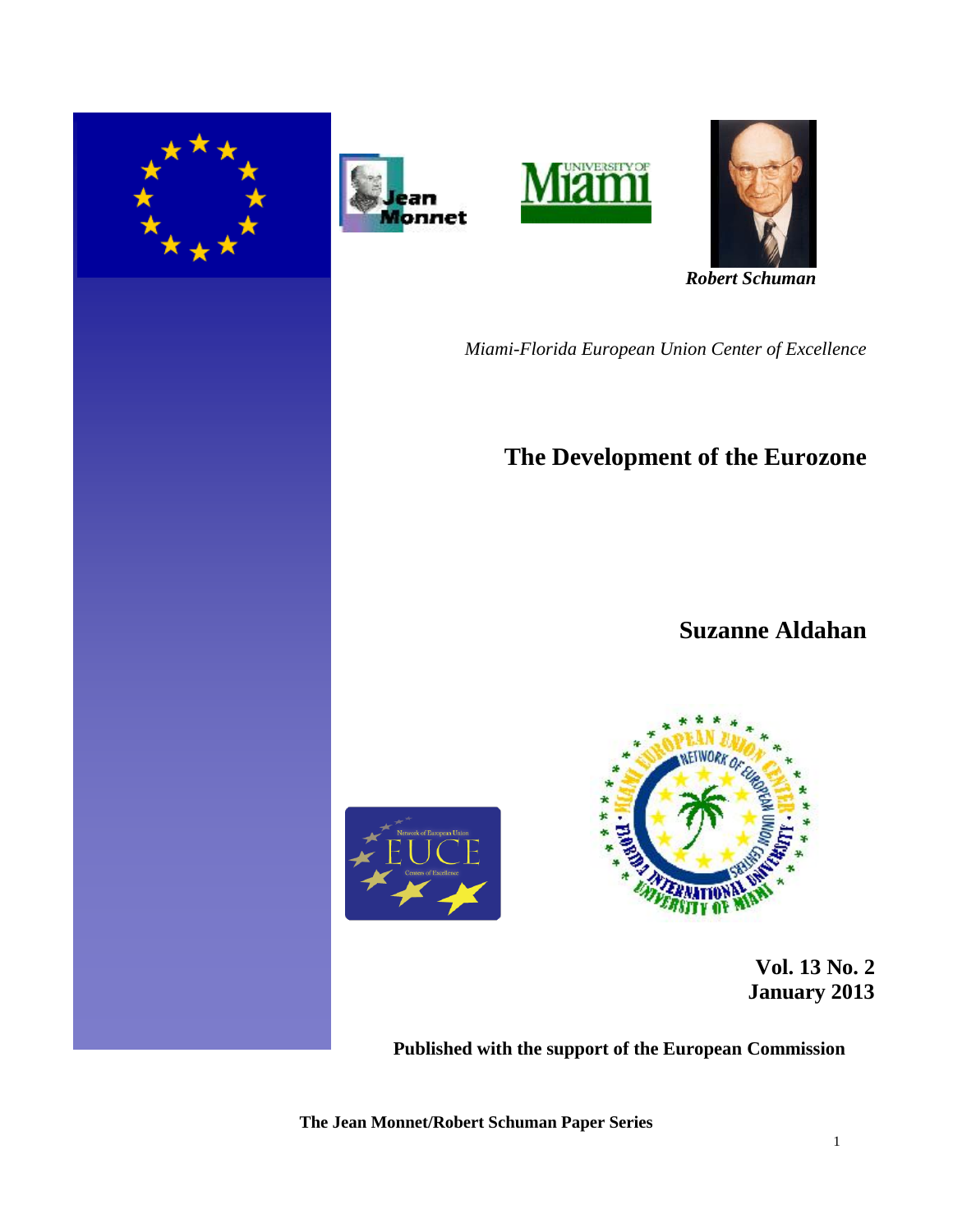The Jean Monnet/Robert Schuman Paper Series is produced by the Jean Monnet Chair of the University of Miami, in cooperation with the Miami-Florida European Union Center of Excellence, a partnership with Florida International University (FIU).

These monographic papers analyze ongoing developments within the European Union as well as recent trends which influence the EU's relationship with the rest of the world. Broad themes include, but are not limited to:

- $\triangleright$  The collapse of the Constitution and its rescue by the Lisbon Treaty
- $\triangleright$  The Euro zone crisis
- $\triangleright$  Immigration and cultural challenges
- $\triangleright$  Security threats and responses
- $\triangleright$  The EU's neighbor policy
- $\triangleright$  The EU and Latin America
- $\triangleright$  The EU as a model and reference in the world
- $\triangleright$  Relations with the United States

These topics form part of the pressing agenda of the EU and represent the multifaceted and complex nature of the European integration process. These papers also seek to highlight the internal and external dynamics which influence the workings of the EU and its relationship with the rest the world.

*Miami - Florida European Union Center Jean Monnet Chair Staff*

University of Miami **Joaquín Roy** (Director)

1000 Memorial Drive **Astrid Boening** (Research Associate) 101 Ferré Building **María Lorca** (Research Associate) Coral Gables, FL 33124-2231 **Maxime Larivé** (Research Associate) Phone: 305-284-3266 **Beverly Barrett** (Associate Editor) Fax: (305) 284 4406 **Dina Moulioukova** (Research Assistant) Web: [www.miami.edu/eucenter](http://www.miami.edu/eucenter) **Alfonso Camiñas-Muiña** (Assistant Editor)

> Florida International University  **Rebecca Friedman** (FIU, Co-Director)

### *Inter-American Jean Monnet Chair Editorial Board:*

**Paula All,** Universidad del Litoral, Santa Fe, Argentina **Carlos Hakansson**, Universidad de Piura, Perú **Finn Laursen**, Dalhousie University, Halifax, Canada **Fernando Laiseca**, ECSA Latinoamérica **Michel Levi-Coral**, Universidad Andina Simón Bolívar, Quito, Ecuador **Félix Peña**, Universidad Nacional de Tres de Febrero, Buenos Aires, Argentina **Lorena Ruano,** CIDE, Mexico **Eric Tremolada**, Universidad del Externado de Colombia, Bogotá, Colombia

*International Editorial Advisors:* **Federiga Bindi,** University Tor Vergata, Rome **Blanca Vilà**, Autonomous University of Barcelona **Francesc Granell,** University of Barcelona, Spain

## *The Emblematic Statement of the Nobel Peace Prize:*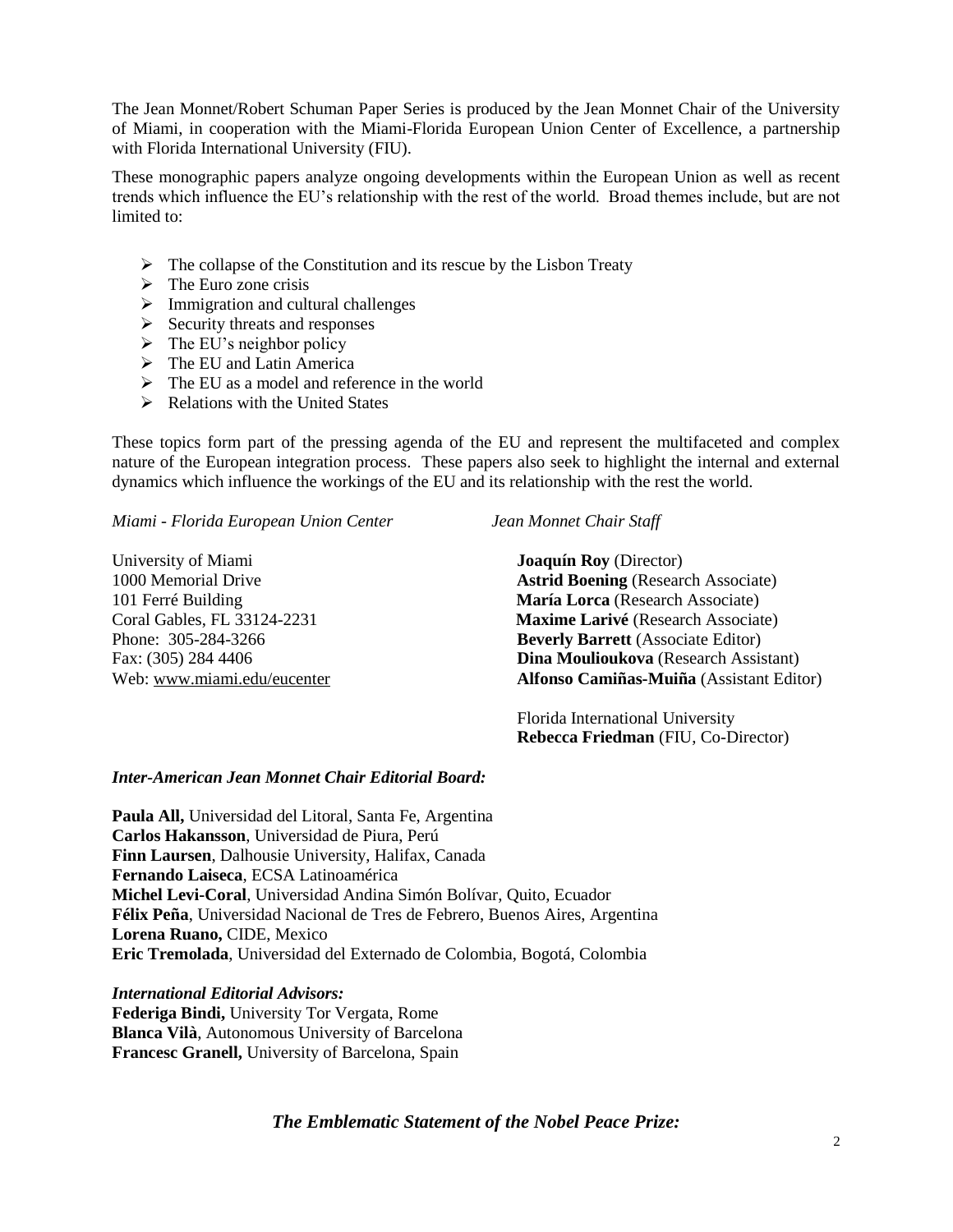## *The Development of the Eurozone: A look at the economic changes from 1947 until today*

#### *By Suzanne Aldahan*

It is the year 1946 and the Second World War has just ended and not even thirty years had passed since the 'war to end all wars' ended, how ironic. Numerous countries in Europe suffered from both the loss of lives and the destruction of land. Powerful countries had been demolished and almost every country on European soil had been affected in some way or another. Change needed to happen for the European people, everyone knew it, and Winston Churchill voiced it. In his speech at Zurich University in 1946, Churchill brought up ideas that would forever change Europe.

The first step in the recreation of the European Family must be a partnership between France and Germany. The structure of the United States of Europe, if well and truly built, will be such as to make the material strength of a single state less important. Small nations will count as much as large ones and gain their honour by their contribution to the common cause (Churchill).

The idea could not have emerged at a more perfect time. Churchill's speech sparked a match in the minds of visionaries across the globe and Europe was never the same. Since that time, the European Coal and Steel Community was born. Soon after, it evolved into three different institutions creating the European Community and was later changed into the European Union that lives today. One thing that has not changed since the beginning is the desire for a common economic cooperation between the countries of Europe. This paper will explain the development of the economic policies that led to the Eurozone describing the masterminds, treaties, and ideas behind each philosophy leading up to the Europe in its current state.

After listening to the wise words of Winston Churchill, many other visionaries decided to pitch in their ideas to form a community with the European states. George Marshall gave a speech on April 16, 1947 unveiling his proposal that more commonly became known as the Marshall Plan (Marshall). This led to the creation of the Organization for European Economic Cooperation, an organization focused on distributing aid to the war-torn countries of Europe. Through the OEEC, eighteen countries worked together to reconstruct Europe. The organization concentrated on the these five goals:

Promote the co-operation between participating countries and their national production programmes for the reconstruction of Europe; Develop intra-European trade by reducing tariffs and other barriers to the expansion of trade; Study the feasibility of creating a customs union or free trade area; Study multi-literalism of payments and; Achieve conditions for better utilization of labour (Marshall).

First and foremost, the OEEC was made to bring together all of the European countries as one in order to help the destroyed countries get back on their feet. Once the goals of the Marshall Plan were achieved to their fullest extent, the OEEC became an organization focused on the economic issues of Europe. As one of the first official and permanent ways of cooperation between European countries, the OEEC paved the way for other economic policies to surface.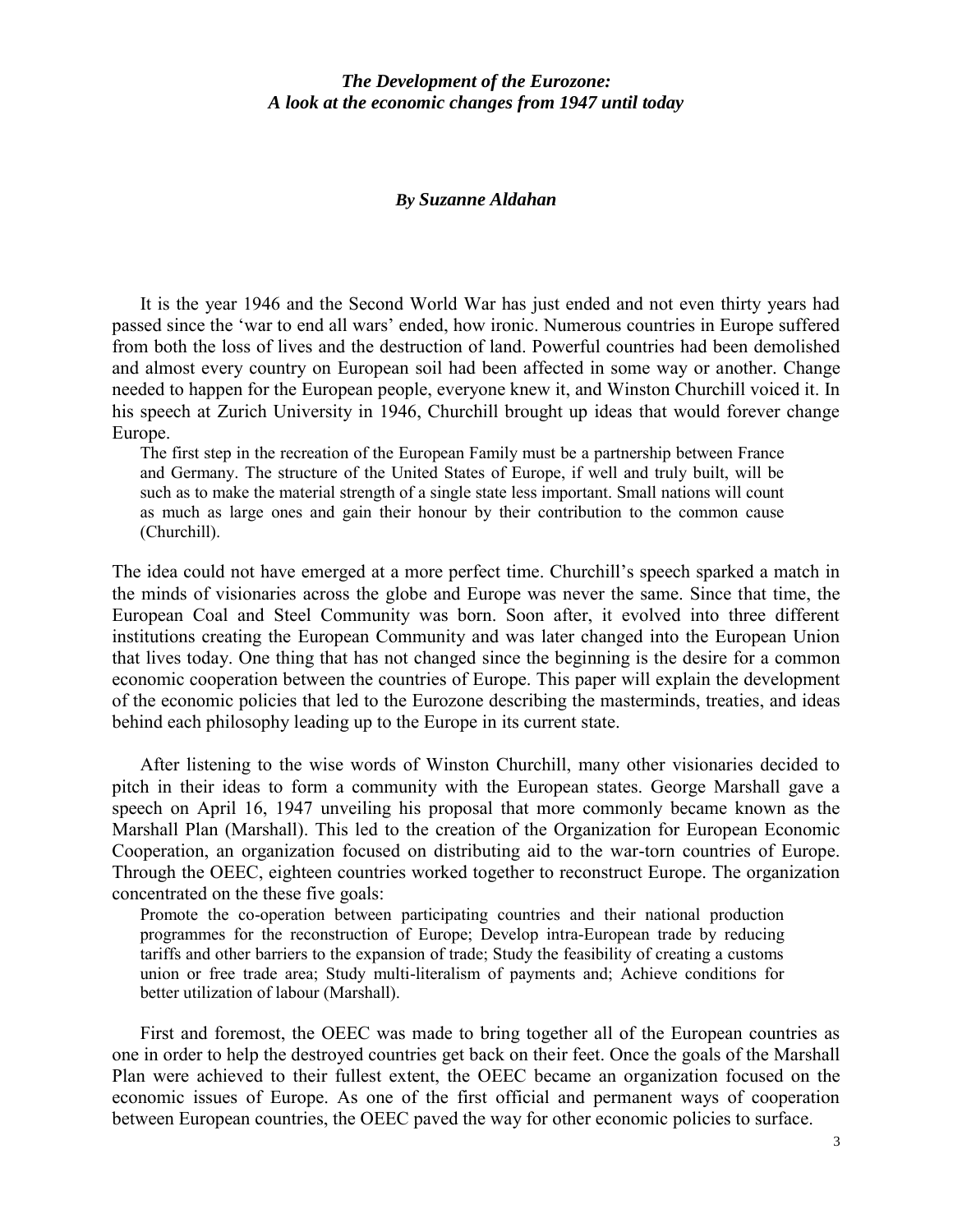After Marshall came two great men without whom the European Union would not exist. Just four years after the Marshall plan was released, Jean Monnet and Robert Schuman came together and the Schuman declaration came to life. On what is now known as 'Europe Day,' May  $9<sup>th</sup>$ , 1950, Robert Schuman proposed the idea of merging the coal and steel companies by constructing the European Coal and Steel Community (ECSC). The idea was to unite the coal and steel companies of France and Germany, their two most powerful industries, because "the solidarity in production thus established will make it plain that any war between France and Germany becomes not merely unthinkable, but materially impossible" (The Schuman Declaration). With the intent to providing the foundation of an economic fusion for all the member countries, the European Coal and Steel Community was officially born with the signing of the Treaty of Paris in 1951. The six new member states consisting of Belgium, France, Italy, Luxembourg, Germany, and the Netherlands became the first European member states to create a common market. The seven goals of the member states of the ECSC were to:

Ensure an orderly supply to the common market, taking into account the needs of third countries; Ensure that all comparably placed consumers in the common market have equal access to the sources of production; Ensure the establishment of the lowest prices under such conditions that these prices do not result in higher prices charged by the same undertakings in other transactions or in a higher general price level at another time, while allowing necessary amortization and normal return on invested capital; ensure the maintenance of conditions which will encourage undertakings to expand and improve their production potential to promote a policy of using natural resources rationally and avoiding their unconsidered exhaustion; promote improved working conditions and improved standard of living for the workers in each of the industries for which it is responsible, so as to make possible their harmonization while the improvement is being maintained; Promote the growth of international trade and ensure that equitable limits are observed in export pricing; and Promote the orderly expansion and modernization of production, and the improvement of quality, with no protection against competing industries that is not justified by improper action on their part or in their favor (Treaty Establishing the ECSC).

The overall ideals of the European Coal and Steel Community were to help better the communities by raising the rates of employment and enhancing the economies of the six countries. This was the first step to creating a completely integrated Europe. Without the European Coal and Steel Community, not only would the European Union that is known today not exist, but many other occurrences could have happened, possibly even a third World War because of the lack of integration between the European countries. The desire for an economic integration between the countries of Europe did not stop there; rather, the ECSC became the driving force behind the aspiration for integration.

Ever since Jean Monnet and Robert Schuman, the desire for economic cooperation went hand in hand with creating an economic and monetary union (EMU) for the countries of Europe. An economic and monetary union would not be easy to achieve and would take many years of hard work, good ideas, and experimentation. Constructing an economic and monetary union is a multi-step process that "involves the coordination of economic and fiscal policies, a common monetary policy, and a common currency" (Economic and Monetary Union). An EMU would solidify the union of the European countries because it would mean that each and every country included would have given up a bit of their sovereignty for the entirety of the group. This would really prove that the countries of Europe would no longer just be separate countries, but united as one union – a union that would, as initially planned, live in peace and harmony without the possibility of war.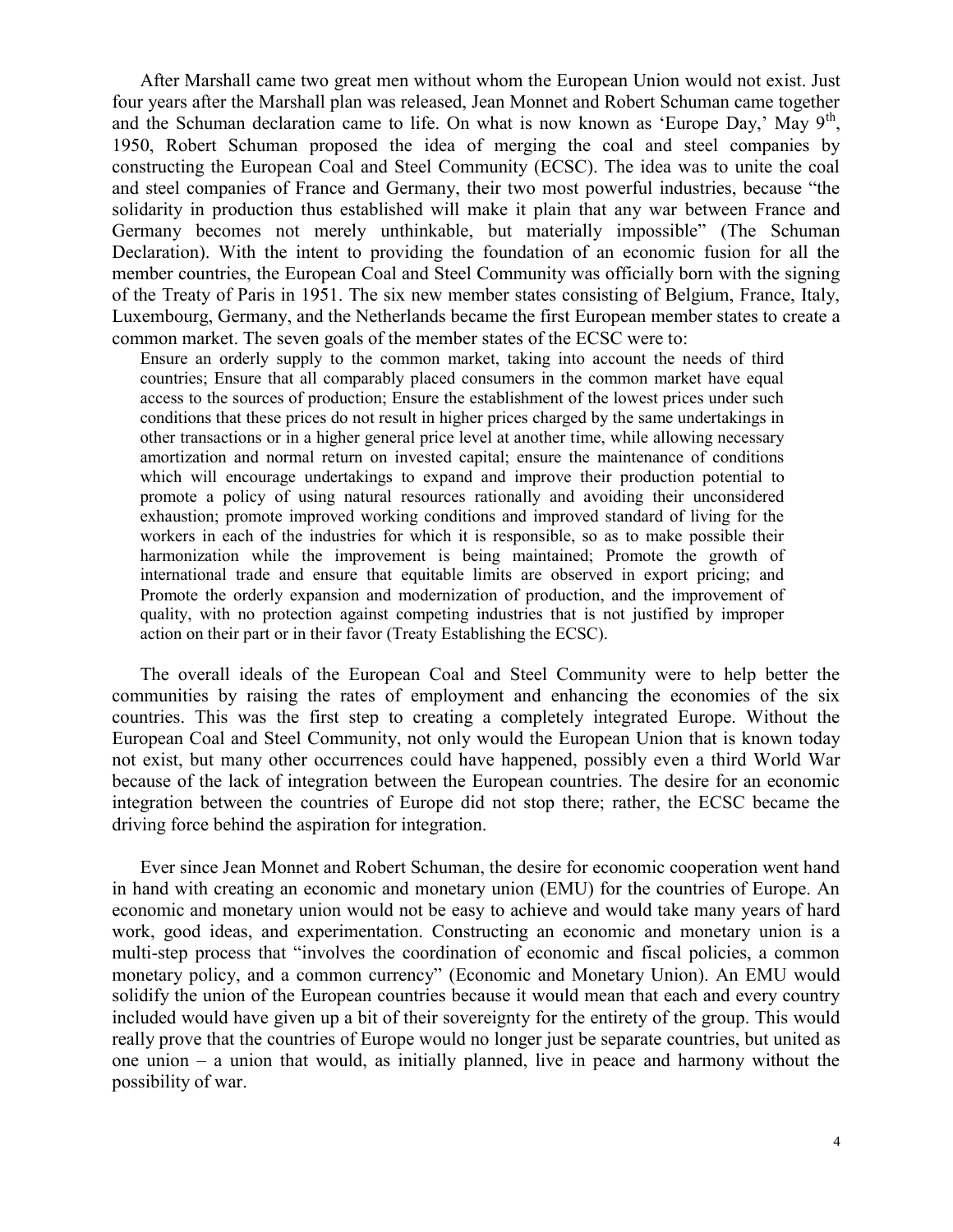One man that was very influential in impacting economic cooperation in Europe was Paul-Henri Spaak. Spaak envisaged a mostly economic unity and a supranational Europe, stating, "The Europe of tomorrow must be a supranational Europe" (Paul-Henri Spaak). His report delivered in 1956 led to the writing and signing of the Treaty of Rome. Spaak called for "…[the] elimination of customs duties within the common market, [the] establishment of a common external tariff, and negotiations with third countries" (Spaak). Spaak's idea would help to integrate the economies of the six member states of the ECSC. The customs union would be an area of free trade with a common external tariff that would make all the trade equal for all the countries. With the goal of crafting an economic and monetary union, this was a step in the right direction.

The Treaties of Rome signed in 1957 established what became known as the European Communities and expanded upon the ideals of the ECSC, thanks to Paul-Henri Spaak. Creating the European Economic Community, the Treaties of Rome greatly impacted the quest for economic cooperation. These treaties created the European Economic Community (EEC) and the European Atomic Energy Community (Euratom). The goal was to "establish a common market and progressively approximating the economic policies of Member States, to promote throughout the Community a harmonious development of economic activities, a continuous and balanced expansion, an increase in stability, an accelerated raising of the standard of living and closer relations between the States belonging to it" (Treaty Establishing the EEC). The Treaties solidified the ideals discussed within the Spaak report and truly put the European countries on their way to becoming an economic and monetary union.

The first attempt of creating an economic and monetary union was officially broadcasted through the Werner Report. Pierre Werner, Luxembourg's President and Finance Minister, came up with a three-step plan to form an economic and monetary union for the European countries that would span ten years. "The final objective would be the irreversible convertibility of currencies, free movement of capital, and the permanent locking of exchange rates – or possibly a single currency" (Phase 1). Envisioning the future, Pierre Werner warned of the "grave danger of disequilibria arising if economic policy cannot be harmonized effectively" (Werner) and discussed how the economic policies had been advancing up to that year, 1970, but then argued that without a rapid change, the heads of government would lose control. Werner's plan involved three steps, but did not achieve much because the time that his plan was introduced was not ideal for the goal they desired to achieve. "In 1971 the post-war monetary order based on the dollar, known as Bretton Woods, collapsed; and in 1973 the Yom Kippur War in the Middle East led to a quadrupling of oil prices, accompanied by global stagnation and inflation. A less propitious period for introducing monetary union could scarcely be imagined…" (Concise Encyclopedia). Thus, due to the other concurrent historical events, the economic and monetary union plans of the European countries were put on hold until Jacques Delors reared his knowledgeable head a few years down the road.

In between Werner and Delors, a few ideas were brought about that would help make the Eurozone what it is today. Because Werner's plan for an economic and monetary union was unsuccessful, people of the time tried a new plan, the European Monetary System (EMS), which paved the way for a successful EMU. The EMS "encouraged countries to coordinate their monetary policies. It used an Exchange Rate Mechanism (ERM) to create stable exchange rates in order to improve trade between EU member states and thus help the development of the single market" (European Monetary System). In 1973, the European Monetary Cooperation Fund (EMCF) was created for the stabilization of exchange rates. This was to allow the country's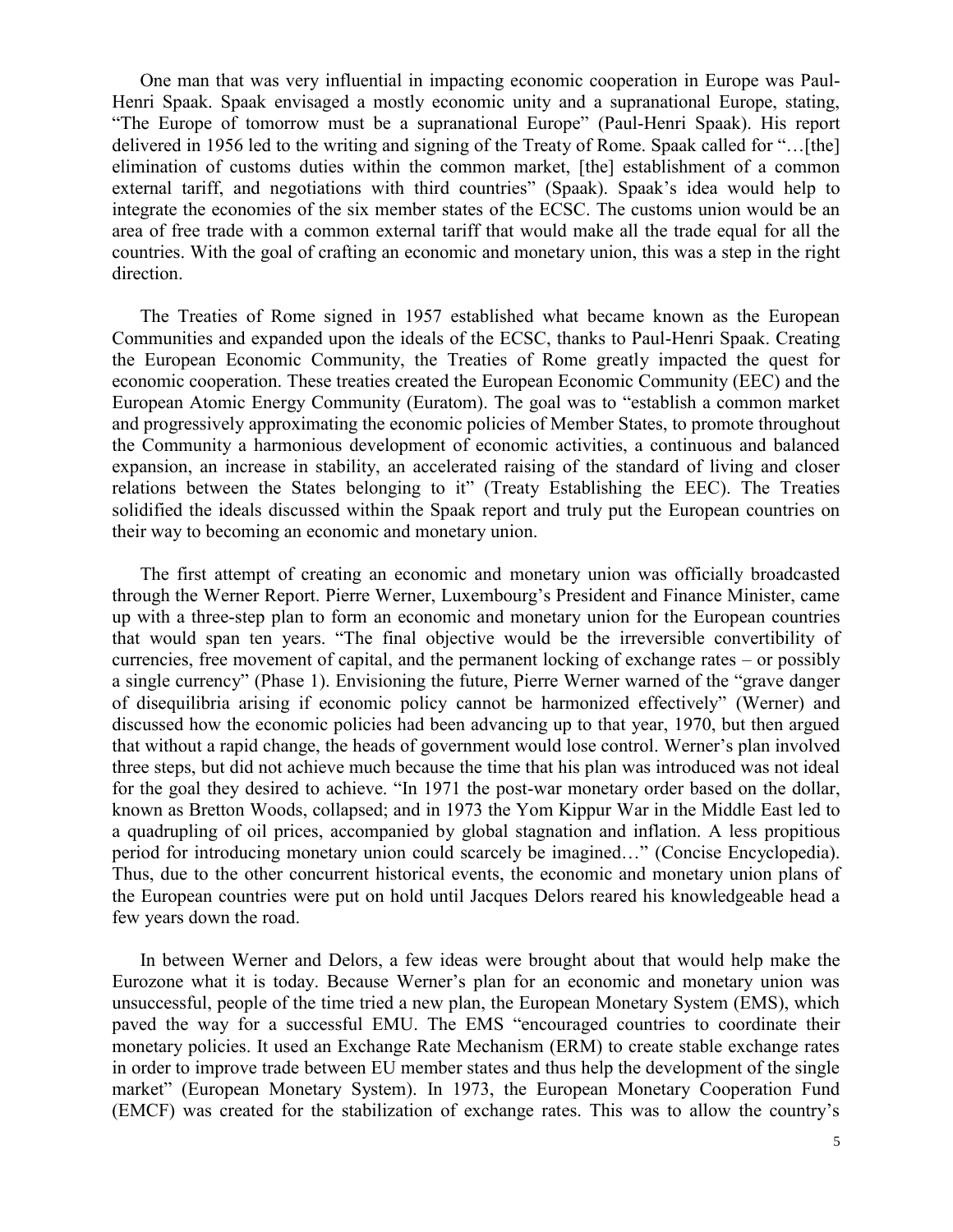exchange rates to fluctuate, but not more than the exchange rate mechanism (ERM) allowed, which was 2.25% from a central point. "If the exchange rate of a currency fell too far, EMCF would buy quantities of the currency on the foreign-exchange market, and if it rose too far, EMCF would sell enough of the currency to bring down the exchange rate" (European Monetary Cooperation Fund). This was to make sure that the different country's currencies would be monitored to stay about equal. The final goal would have been to have each country in the European Community to have one single currency, but the time had yet to come. Until then, the EMCF was the second best option to stabilize and balance the currencies to try and make them as equal as possible. The European Monetary System was a sufficient second best to the ideal EMU and did its part until Jacques Delors' plan for an EMU arrived.

Jacques Delors was the longest serving President of the European Commission, giving him a lot of time and power to influence such a huge Union. "It was Mr. Delors whose report produced the plan for what we now call the euro" (Moore). Following in the footsteps of Werner, Delors also presented a three-step plan that ended up being successful and led the European countries into an economic and monetary union. The first stage was to focus on completing the single European market. The second stage would involve more economic decisions including budgetary, public spending, and exchange rate policies. Finally, the third stage would involve economic community institutions to impose constraints on national budgets at which point the national currencies would slowly become the European currency unit, an idea that surfaced before the euro (Palmer). This plan came at the right time, unlike that of Werner, and was received well by many governments.

One very important outcome of the Delors Commission was the Single European Act (SEA). This was the first significant revision to the Treaty of Rome from 1957 and set out the objective to complete a single market by the year 1992. With the influences of Jacques Delors backing the SEA, it seemed quite easy to attain, but the past treaties proposed a problem. In order to codify the SEA and make a dream come true, revisions had to be made including "the decision-making procedure within the Council; the Commission's powers; the European Parliament's powers; and the extension of the Communities' responsibilities" (The Single European Act). Signed in 1986, the Single European Act successfully amended past treaties in order to "promote overall harmonious development and pursue actions leading to the strengthening of the economic and social cohesion" (Single European Act). Without Jacques Delors and his three-step plan for economic integration, the European Central Bank and the euro would probably not have been created when they were. This plan became the central focus for paving the way to the European community becoming an economic and monetary union.

With the Maastricht Treaty signed in 1992 came the introduction of the European Union. One very influential man during this time was President of the European Union Commission, Romano Prodi. Prodi wanted to see the creation of the Eurozone and the Maastricht Treaty helped achieve this goal because it "…provided for the introduction of a central banking system and a common currency…" (Encyclopedia Britannica). This treaty was the extreme overall turning point for the creation of the economic and monetary union for the European countries because it established the Maastricht criteria that enabled the European countries to begin and complete the third stage of the EMU. The finishing touches on the economic and monetary union were completing the single market economy and instituting a single currency for all the European countries. The treaty presented three stages for transition into a single currency. The first stage liberalized the movement of capital. The second stage provided for convergence of the states' economic policies and the last stage created a single currency and established a Central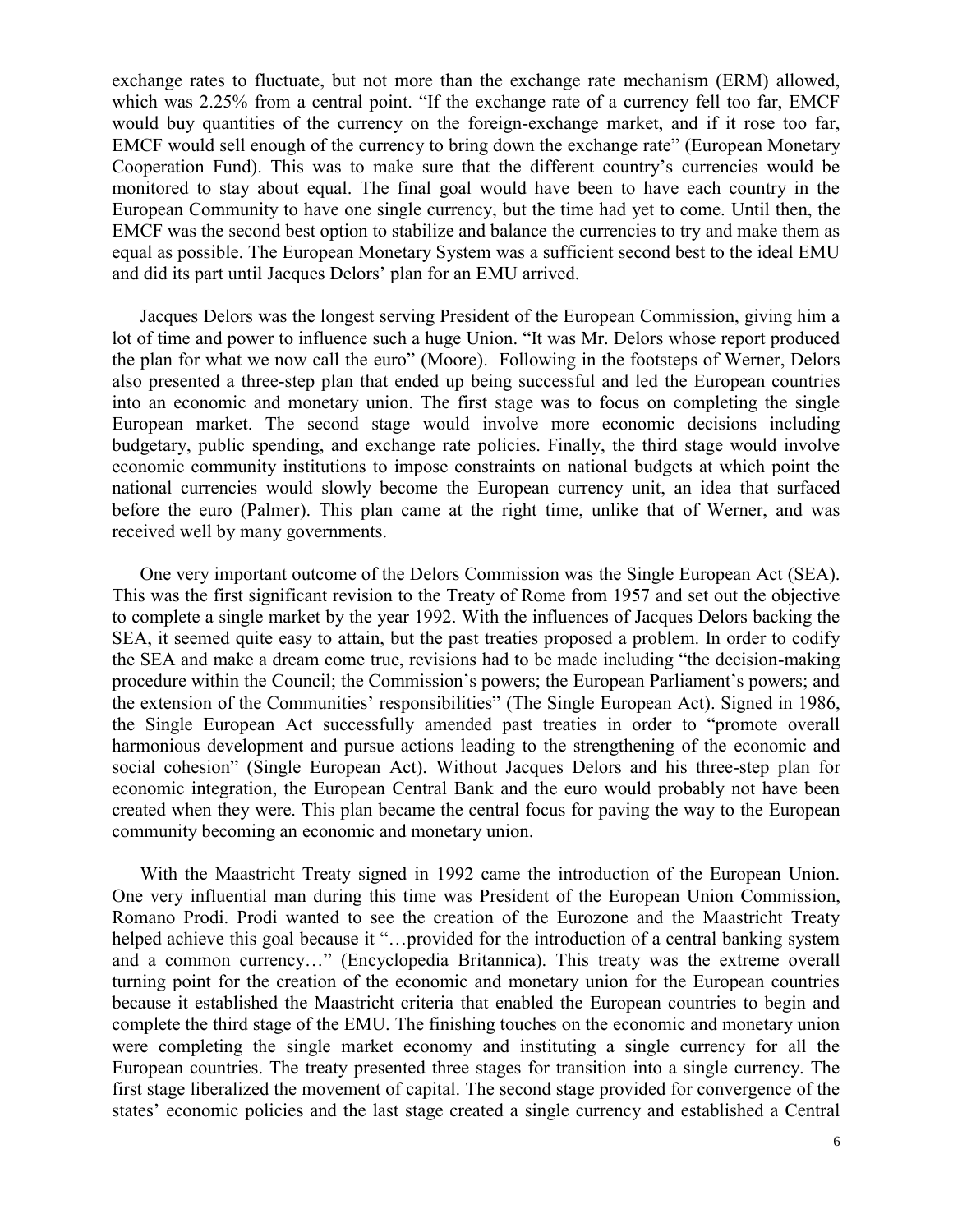European Bank (Treaty of Maastricht). There are four criteria a country must achieve in order for it to converge. They include "price stability, to show inflation is controlled; soundness and sustainability of public finances, through limits on government borrowing and national debt to avoid excessive deficit; exchange-rate stability, through participation in the ERM II for at least two years without strong deviations of the convergence achieved by fulfilling the other criteria; and long-term interest rates, to assess the durability of convergence achieved by fulfilling the other criteria" (The Euro). These four criteria are assessed over a long period of time to ensure that the potential member state is ready to accept the euro as their sole currency. They are necessary because without strict monitoring of a member state's finances, accepting the euro might mean the downfall of the entirety of the euro as a single currency.

The Maastricht Treaty led to the European Union's ability to launch the euro as a common currency. The euro was first introduced in a non-physical form, which gave the countries time to convert all their systems, and gave the EU time to print coins and notes. Two years after the unveiling of the euro, notes and coins were produced, in 2001, and each member state was given two months to fully convert all of their currency to the euro. This meant that each state had two months where both the euro and their national currency were legal tender. Both currencies could be used and there were many facilities open in each member state to change the national currency to the euro. After the two months had passed, each member state was expected to be only using the euro so that the goal would be complete.

Thus, with the completion of the economic and monetary union of the European countries and the launching of a single currency, the Eurozone was born. The Eurozone consists of seventeen of the twenty-seven European Union member states who have given up a piece of their sovereignty in order to accept a common currency, the euro. Some EU member states have chosen not to adopt the currency, like the United Kingdom, and others are in process of accepting the euro and have not yet reached the necessary criteria, like Poland. Today, Europe is in an economic crisis known as the Eurozone crisis. In 2001, Greece joined the euro. "Perhaps the greatest blunder committed by the EU was the acceptance of Greece into the union (Maurizio, 2011)(Gosper, 5).

…In late 2009, the Greek government has difficulties selling its bond to private investors…In May 2010, the European Union and the International Monetary Fund approved a 110 billion euro loan package to the Greek government in return for promises of spending cuts to sharply reduce the Greek public deficit. In spite of this rescue package and another, 130 billion euro, package put together between June 2011 and March 2012, the debt crisis in Greece continues into 2012 (Arellano).

Greece was the first of many countries in the Eurozone to be affected by such financial hardship. The international financial crisis has affected sixteen member states of the Eurozone. They have all seen their public finances deteriorate and all significantly growing in public debt, a dangerous dynamic that threatens the sustainability of public finances (Ramon de Espinola). Since the crisis in Greece, other countries, such as Italy, Spain and Portugal, have also needed a boost in their economies. Each of these countries is asking the European Union for help and the EU is at a point of confusion because there are too many countries in need of help and it cannot help them all. The European Union Council President, Herman Van Rompuy, has decided that enough is enough. Just this past September, a new institution was created to help the EU member states that are in need. The European Stability Mechanism "is a permanent crisis resolution mechanism for the countries of the euro area. The ESM issues debt instruments in order to finance loans and other forms of financial assistance to euro area Member States" (About the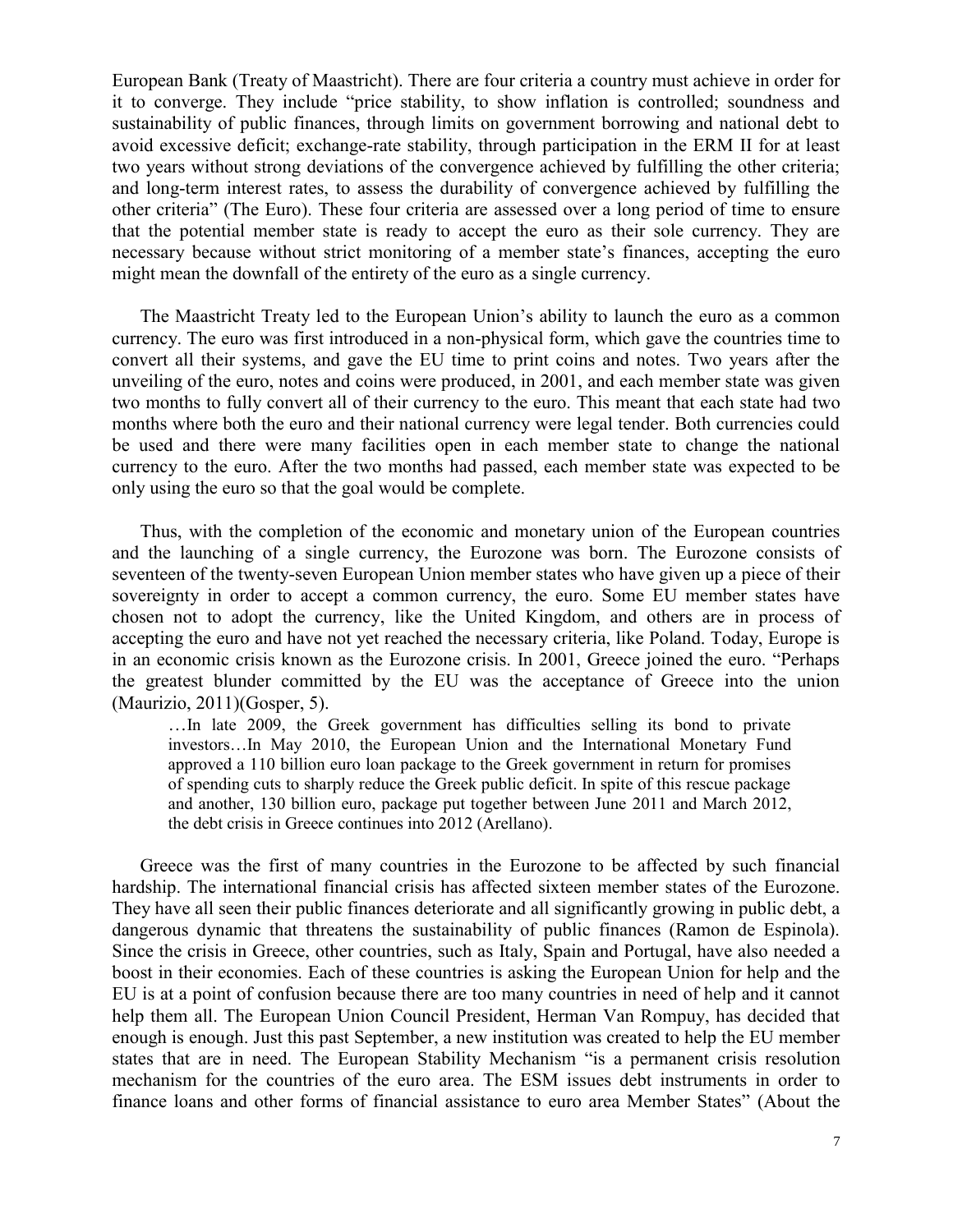ESM). Although the Treaty of the European Union forbids bailouts from being made to help other EU member state governments, the ESM is providing loans and bonds to countries in need.

Since then, the current EU Council President, Herman Van Rompuy, called a meeting in November to discuss potential changes to be made regarding the budgets of member states. In the meeting, Van Rompuy addressed the current issues and proposed the solution: a future Multiannual Financial Framework (MFF). Looking towards the future, Van Rompuy brought up the future budgets for the years between 2014 and 2020, "the aim of this meeting is clear: it is about ensuring that the Union has the necessary means to function in the years to come, taking into account unavoidable fiscal constraints. It is about sending a concrete signal on our determination to do everything that is needed to lift Europe out of the crisis" (Van Rompuy). The MFF is supposed to provide a balanced solution for a budget cut that will include restraints on each individual member state. It will consist of an eighty billion euro budget cut with the aims of "expenditure limits that determine how much money the EU can spend; spending programmes that determine on what money should be spent; and rules defining how the expenditure should be financed" (European Council). Nothing happens in a day and not every country involved has agreed to Van Rompuy's idea of the MMF. Nothing is expected to happen until the beginning of 2013.

The development of the Eurozone not only took a lot of brainstorming, but it also took a lot of time. The founding fathers of the European Union would be very happy to see a single market and a single currency. The crisis in the Eurozone that is happening currently is depressing considering all the time and effort put into creating such a wonderful union, but, like most other economic crises, this too shall pass and the Eurozone will continue to thrive harmoniously as it was.

#### References:

- "European Monetary System [print sheet] Last Updated: 10/04/12." EU Facts: European Monetary System. Civitas, 04 Oct. 2012. Web. 04 Dec. 2012 <http://www.civitas.org.uk/eufacts/FSECON/EC9.htm>.
- Gosper, Jonathan. "Can the Eurozone Survive?" The Jean Monnet/Robert Schuman Paper Series 12.4 (2012): 3-9. Miami European Union Center. Web. 9 Oct. 2012. [<http://www.as.miami.edu/eucenter/papers/Gosper\\_End%20of%20Eurozone.pdf](http://www.as.miami.edu/eucenter/papers/Gosper_End%20of%20Eurozone.pdf)>.
- Lorca-Susino, Maria. "The Road to the European EMU and What Is Happening with the Euro Today." University of Miami, Coral Gables. 23 Oct. 2012. Lecture.
- Maastricht Treaty. Encyclopedia Britannica Online. Encyclopedia Britannica, n.d. Web. 14 Oct. 2012. <http://www.britannica.com/EBchecked/topic/196490/Maastricht-Treaty>.
- Marshall, George. "The Marshall Plan." Speech. The Marshall Plan. Harvard University, Cambridge. 5 June 1947. OECD. OECD. Web. 3 Dec. 2012. <http://www.oecd.org/general/themarshallplanspeechatharvarduniversity5june1947.htm>.